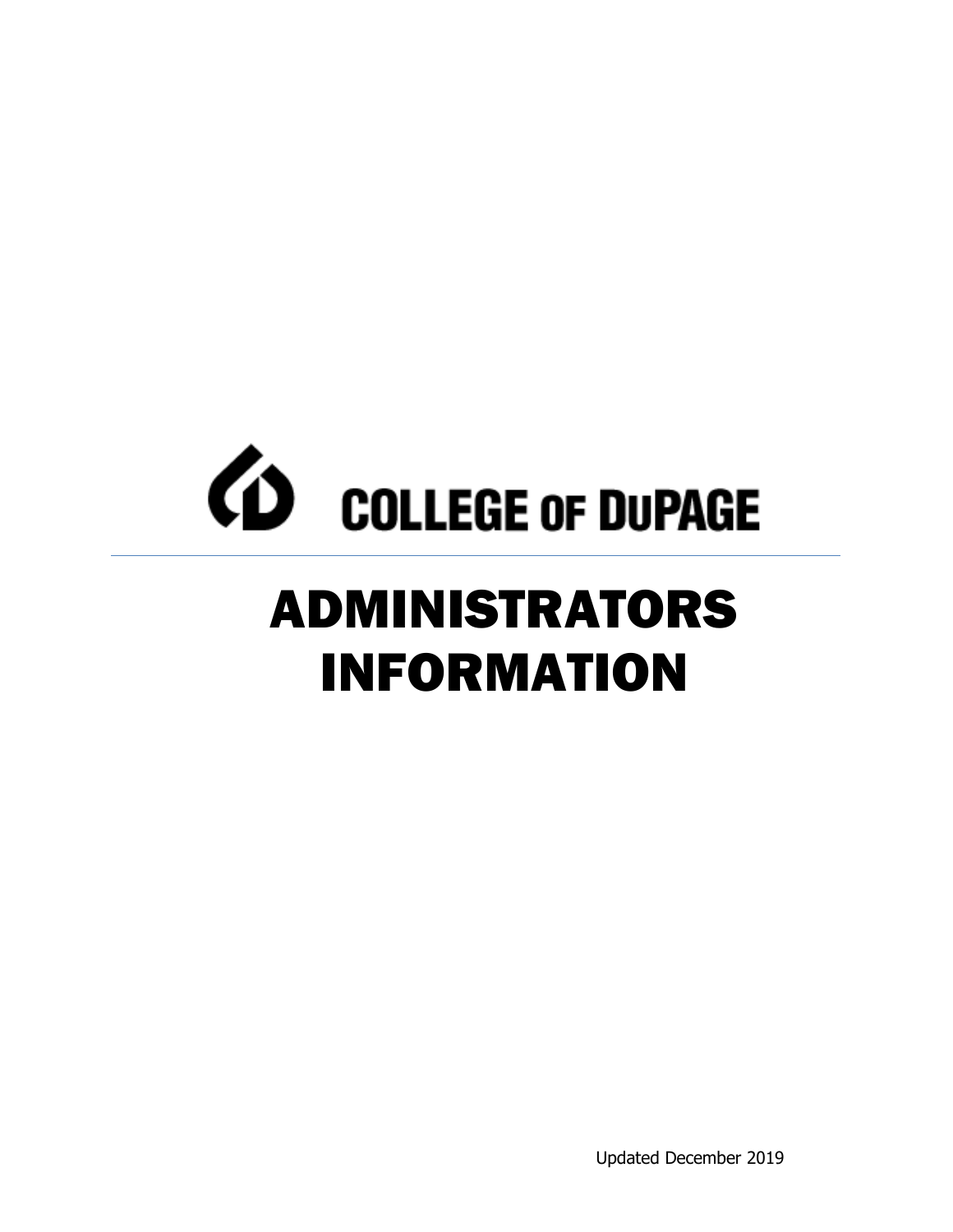# **CONTENTS**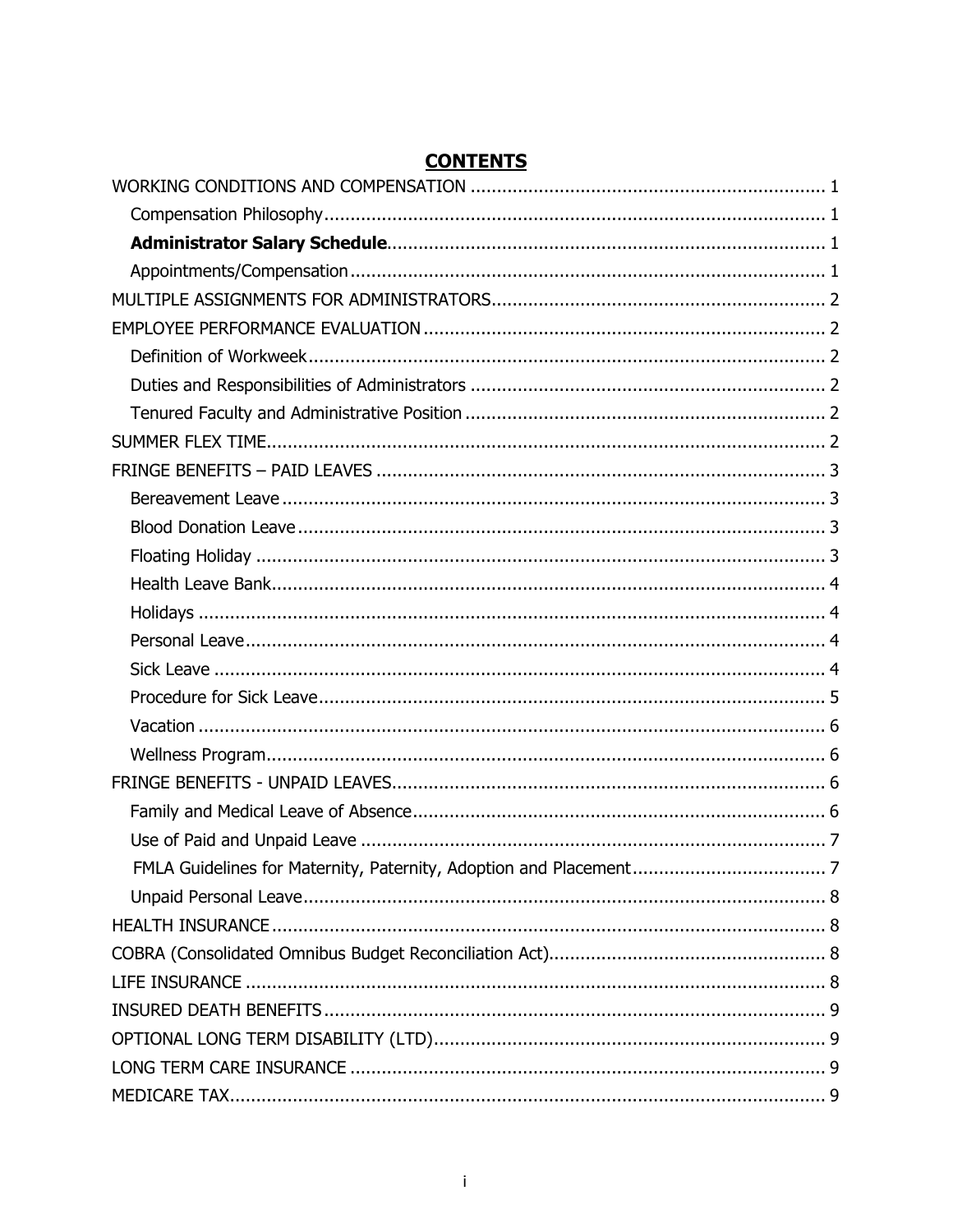| PROFESSIONAL/EDUCATIONAL DEVELOPMENT PROGRAM & PROFESSIONAL DUES11 |  |
|--------------------------------------------------------------------|--|
|                                                                    |  |
|                                                                    |  |
|                                                                    |  |
|                                                                    |  |
|                                                                    |  |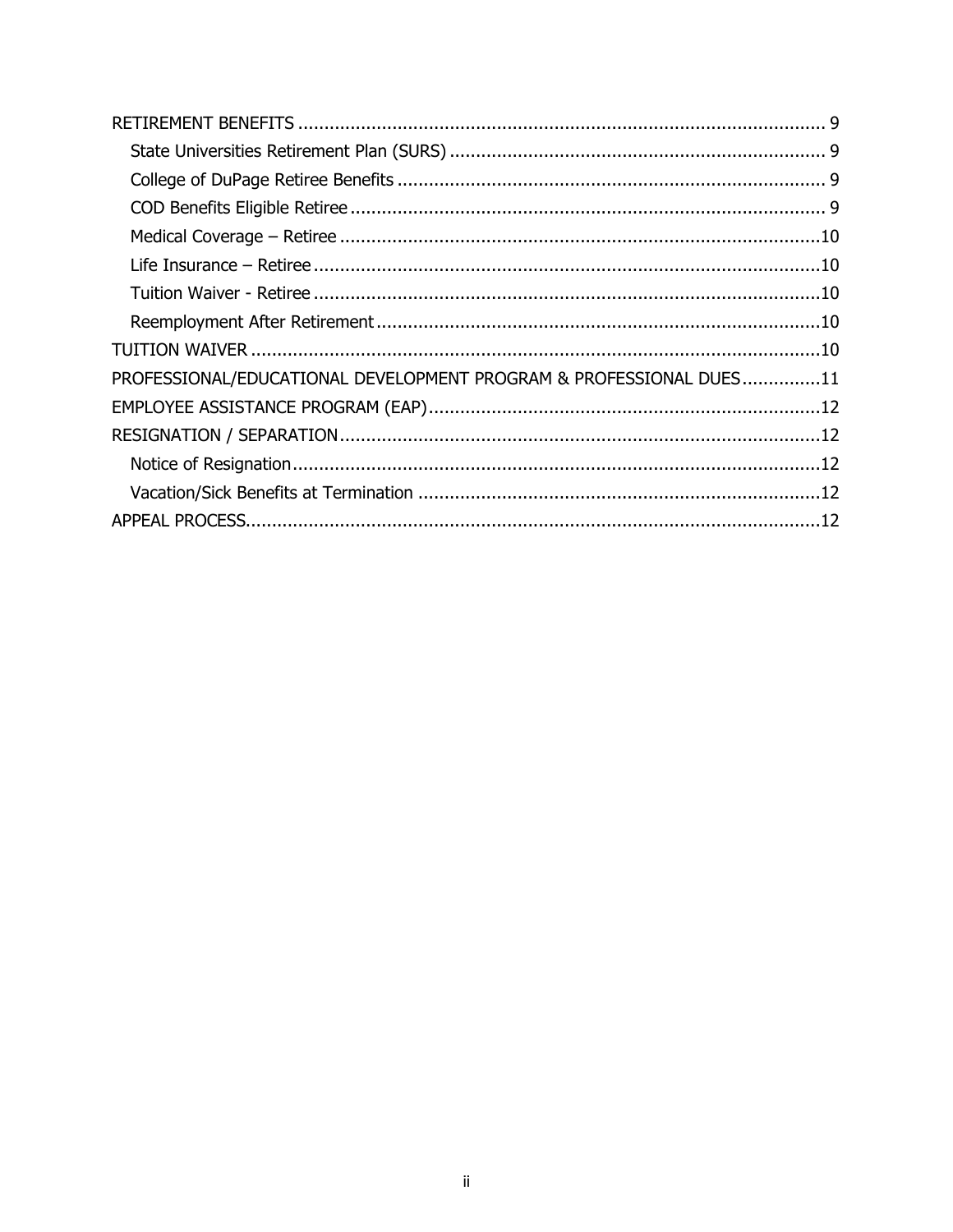### **This Guidebook provides information specific to Administrators. For All Employee Information, please refer to the All Employee Information Guidebook.**

### **WORKING CONDITIONS AND COMPENSATION**

### <span id="page-3-1"></span><span id="page-3-0"></span>**Compensation Philosophy**

The College provides salary and benefits to its employees in order to obtain and retain individuals competent to perform the services the College delivers to its constituency. The College will provide these salaries and benefits on the basis of overall compensation philosophy, internal equity, and external competitiveness, within the parameters of fiscal responsibility.

### <span id="page-3-2"></span>**[Administrator Salary Schedule](http://www.cod.edu/about/humanresources/pdf/administrators-salary-schedule.pdf)**

A payroll calendar is posted annually on the employee portal at [insideCOD.](https://inside.cod.edu/) Administrators are paid on a current basis.

### <span id="page-3-3"></span>**Appointments/Compensation**

Compensation for administrators will be determined by the President and will be approved by the Board of Trustees [\(See Board Policy #15-255, #15-256 and #15-230\)](http://www.cod.edu/about/board_of_trustees/pdf/board_policies.pdf). Compensation for current administrators will be set annually by the Board of Trustees based on performance, comparative market data and recommendations by the President [\(See Board Policy #15-255\)](http://www.cod.edu/about/board_of_trustees/pdf/board_policies.pdf).

Should the College award salary increases in a given year, the following will apply:

- 1. Administrators close to the maximum of the range will receive an increase added to their base pay up to the amount of the overall general increase granted not to exceed the maximum of the range.
- 2. Any administrator who reaches the maximum of their range and does not receive the full amount of the overall general increase shall receive a stipend equivalent to the dollar amount of the percentage not received.
- 3. Administrators over the top of the range will not receive an increase to their base pay and will receive a stipend equivalent to the full amount of the overall general increase percentage granted to eligible administrators that are within the range.
- 4. A salary increase may be withheld for any administrator who has been notified in writing of areas in need of improvement upon recommendation of the immediate supervisor. An administrator who receives an overall rating of "Needs Improvement" on their performance evaluation will not be eligible for a pay increase on July 1. Please refer to the "Employee Performance Evaluation" section below for detailed information. An administrator with a rating of "Needs Improvement" that is on a Performance Improvement Plan will be monitored and if improvement is not seen immediately the supervisor will be required to meet with the Vice President of Human Resources to determine the next step in the performance management process. If improvement is progressing, the employee will be formally re-evaluated in January and if his/her overall performance improves warranting an overall rating of "Meets Expectations" the employee will be eligible for that year's annual approved salary increase, prorated by the number of months remaining in the fiscal year. The pay increase will be effective February 1.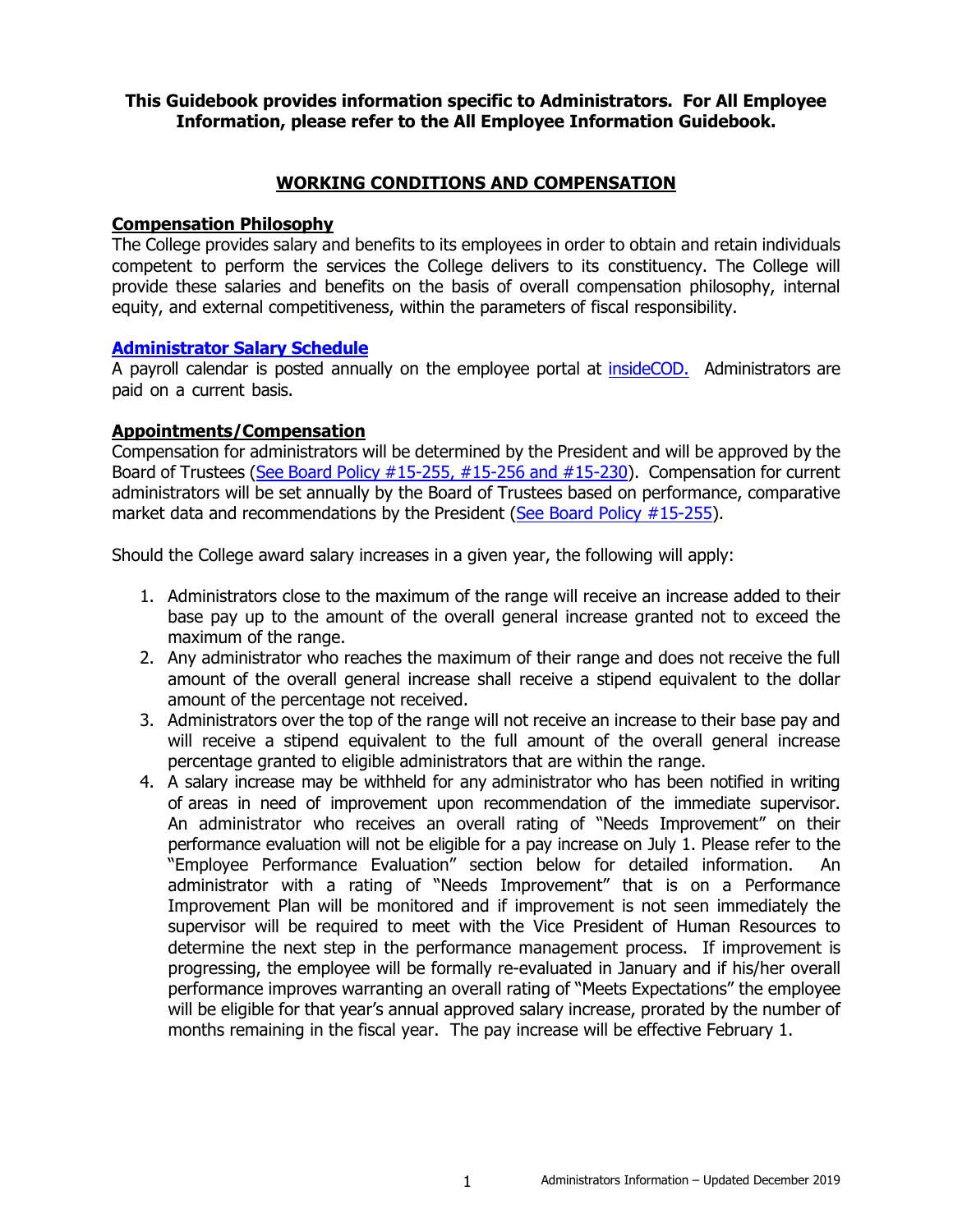### **MULTIPLE ASSIGNMENTS FOR ADMINISTRATORS**

<span id="page-4-0"></span>Administrators who work full-time in an exempt position may be assigned a part-time faculty teaching assignment of one class, not to exceed five credit hours per term, in addition to their fulltime position.

### **All assignments must be made in consultation with the supervisor.**

**Note:** These limits apply for each term (fall, spring, summer) with no carryover of unused hours to another semester.

Assignments under this provision will not be given if in conflict with the employee's normal duties, work hours or responsibilities. If a conflict becomes apparent following such an assignment, the College may remove the part-time faculty assignment. If the conflict will continue into the future, the College may not provide such part-time assignments to the employee in the future. Any exceptions to assignments under this section will require approval by the appropriate Cabinet Member.

### **EMPLOYEE PERFORMANCE EVALUATION**

<span id="page-4-1"></span>Administrators are evaluated by the supervisor at least once per year. The evaluation is based on the immediate supervisor's assessment of the administrator's overall job performance. The evaluation is conducted as fairly [and objectively as reasonably possible according to procedures](http://www.cod.edu/about/humanresources/pdf/administrators-salary-schedule.pdf)  established by Human Resources.

### <span id="page-4-2"></span>**Definition of Workweek**

As stated in [Board Policy #15-65,](http://www.cod.edu/about/board_of_trustees/pdf/board_policies.pdf) the workweek begins at 12:01 a.m. on Sunday and ends on the following Saturday at midnight.

For eligible employees, days approved for sick leave, vacation time, floating holidays, College observed holidays, absence for supervisor approved professional meetings, as well as actual time worked, are considered part of the workweek.

### <span id="page-4-3"></span>**Duties and Responsibilities of Administrators**

The specific duties and responsibilities of each administrator will be defined in their respective job description. Job descriptions can be obtained by contacting Human Resources. (See Board [Policy #15-245\)](http://www.cod.edu/about/board_of_trustees/pdf/board_policies.pdf).

### <span id="page-4-4"></span>**Tenured Faculty and Administrative Position**

Tenured faculty who are appointed as administrators will retain pre-administration appointment seniority in their discipline. Upon return to faculty, the administrator will retain their preadministration appointment.

### **SUMMER FLEX TIME**

<span id="page-4-5"></span>The College operates on a four day schedule Monday through Thursday during the Summer Term. Some areas of the College are open additional days of the week.

If an administrator is sick or uses bereavement time during a week, the employee will receive a maximum of 40 hours pay, two being summer flextime hours.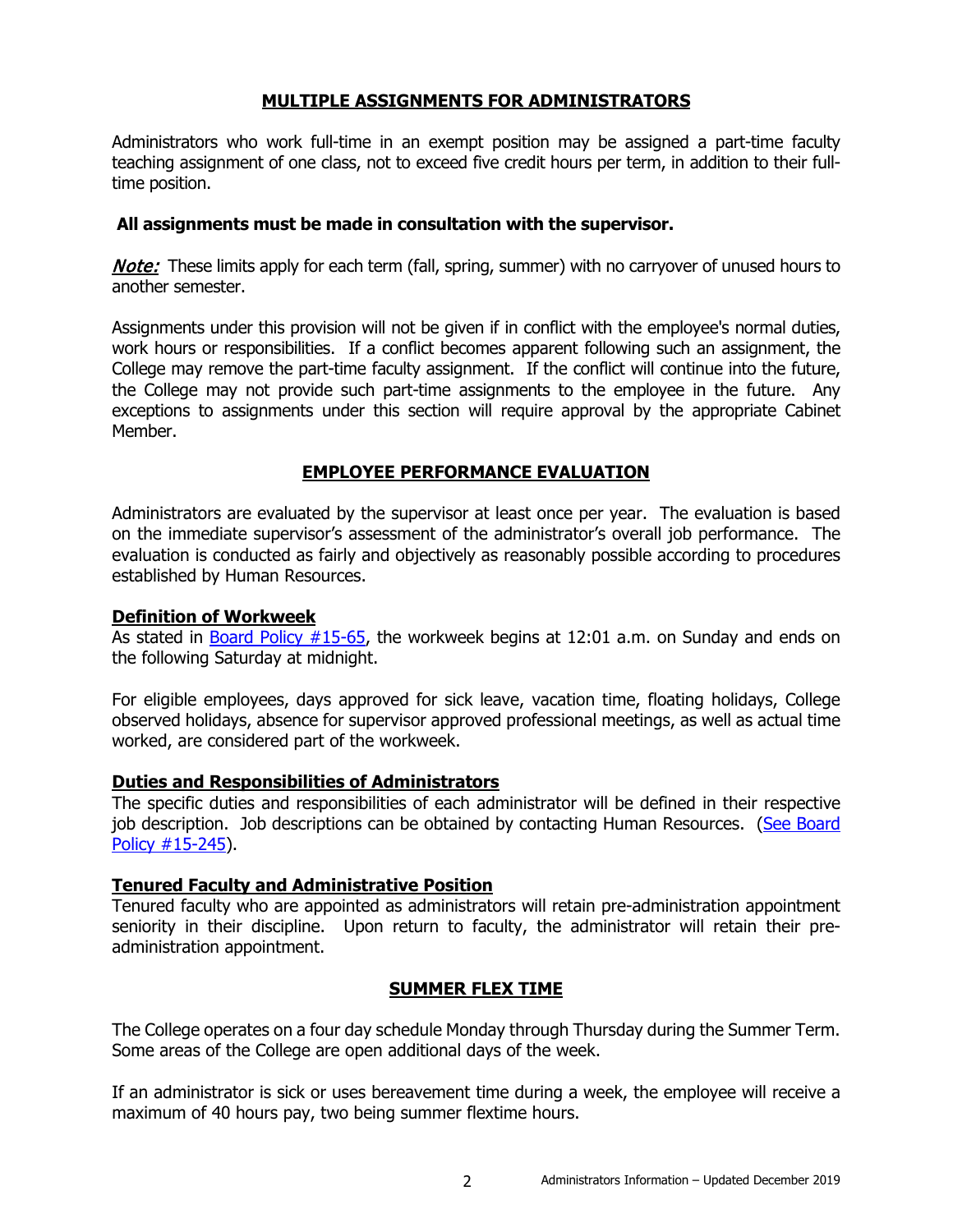A day off for vacation or illness is counted as nine and one-half hours for these purposes and should be so reported.

# **FRINGE BENEFITS – PAID LEAVES**

<span id="page-5-0"></span>See "Leave Plan Summary" in [myACCESS](http://myaccess.cod.edu/) for your paid leave balances.

### <span id="page-5-1"></span>**Bereavement Leave**

**Eligibility:** Full-Time Benefited administrators

**Description:** These employees may be allowed up to five bereavement days per qualified incident for "immediate" family members. Immediate family is defined for the purpose of bereavement leave as parents, spouses, brothers, sisters, children, grandparents, grandchildren,<br>parents-in-law, brothers-in-law, sisters-in-law, sons/daughters-in-law, aunts/uncles, parents-in-law, brothers-in-law, sisters-in-law, sons/daughters-in-law, aunts/uncles, nieces/nephews, unmarried partner/fiancé, step and half relatives that are specified within these familial relationships, any individual for whom employee has legal guardianship status. Bereavement days are subtracted from sick days.

Employees may be allowed an additional five (5) days up to a maximum of ten (10) work days of unpaid leave to attend a funeral of a child, make arrangements necessitated by the death of the child and to grieve the death of a child. If an employee suffers the death of more than one child in any 12-month period, the employee may be allowed up to six weeks of unpaid bereavement leave in the 12-month period. Leave time for this provision must be used within 60 days after the employee receives notice of the death of his or her child. "Child" is defined as employee's biological son or daughter, adopted, or foster child, a stepchild, legal ward, or a child of a person standing in loco parentis. Employees may elect to substitute accrued vacation for unpaid leave available provided under policy.

### <span id="page-5-2"></span>**Blood Donation Leave**

**Description:** Full-time benefited administrators may request up to one hour paid leave time every 56 calendar days to donate blood and up to two hours to donate blood platelets when done in accordance with nationally recognized standards.

- 1. The employee is only entitled to blood donation leave if the supervisor consents in advance to the employee's request for leave.
- 2. As a condition of approving the leave, the supervisor may require the employee to provide documentation of the donation.

### <span id="page-5-3"></span>**Floating Holiday**

**Eligibility:** Employees who are regularly scheduled to work 30 or more hours per week.

**Description:** Full-time benefited administrators may take floating holiday hours as granted by the Administration each fiscal year\*. The needs of the College will be the primary consideration in approving a floating holiday.

- The request should be submitted to the supervisor at least two weeks in advance.
- The holiday must be used during the fiscal year in which it is granted (before June 30).
- Floating holidays do not accumulate.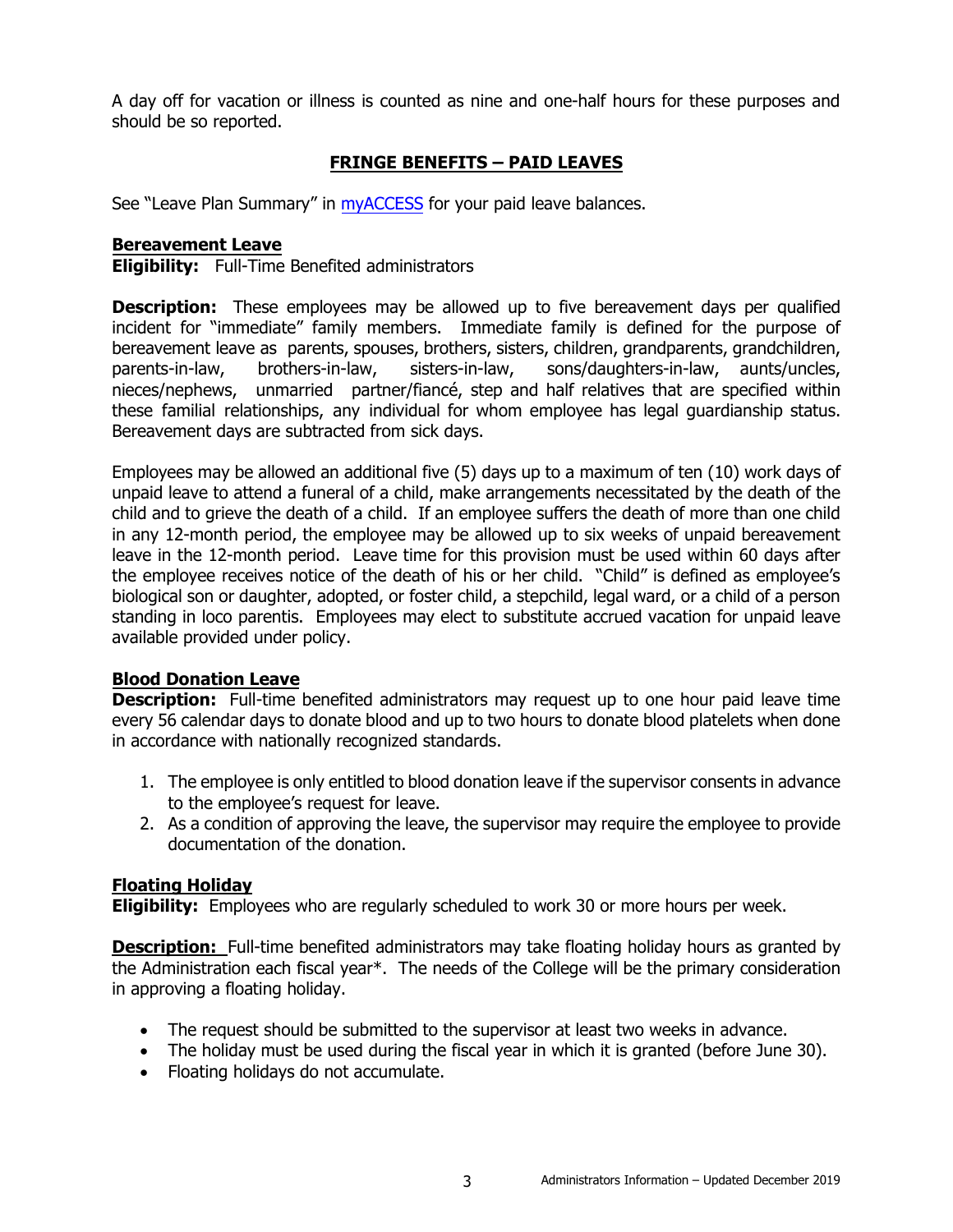\*College administration may grant more than one floating holiday per year if the College is open on one or more of the College observed legal holidays.

### <span id="page-6-0"></span>**Health Leave Bank**

**Eligibility:** Full-time benefited administrators may join immediately by contributing the prorata annual premium within 30 days of their employment date. Current employees regularly scheduled to work 30 or more hours per week may join between June 1 and June 30 of each year for membership in the succeeding fiscal year. The health leave bank will be available to employees after six months of membership in the bank and after exhaustion of the employee's accumulated health leave or any other earned paid leave. The health leave bank is not available if other compensation is being received for the absence, i.e. worker's compensation, disability, etc. Employees who terminate employment and return will be treated as a new employee if rehired.

**Description:** The health leave bank is a voluntary collection of donated sick leave hours from benefited employees to other college employees to be used as an extension of paid leave in case of an extended illness or accident. An employee may apply for time from the health leave bank to the Vice President of Human Resources.

To request time from the Health Leave Bank, contact Human Resources. For additional information, please review the "Information and Procedures for Time Off for Medical Reasons", which is located under the HR Benefits/Information and Procedures section of the employee portal at [insideCOD.](http://inside.cod.edu/)

### <span id="page-6-1"></span>**Holidays**

**Eligibility:** Full-time benefited administrators, upon employment, are eligible for paid holidays that are observed during their normally scheduled workweek.

**Description:** Generally, when a holiday falls on a Saturday, the holiday is observed the preceding Friday; when a holiday falls on a Sunday the holiday is observed on the following Monday. Check the [Holiday Calendar](https://inside.cod.edu/employees/Pages/default.aspx) for College observed holidays. For a description of the holidays that are observed by the College and more detailed information, please refer to the Holiday Overview which is located under the HR Benefits/Information and Procedures section of the employee portal at **insideCOD**.

### <span id="page-6-2"></span>**Personal Leave**

Full-time benefited administrators have five Personal Leave Days available each fiscal year beginning July 1. The five days are part of the annual sick time available (15 sick, 5 personal). They are appropriately used for emergencies or for the purpose of conducting business of a personal nature which cannot be scheduled outside the normal work day. The administrator must generate a leave request via [myACCESS](http://myaccess.cod.edu/) for all Personal Leave Days. Personal Leave Days may not be taken immediately preceding or following a vacation period, mid-week holidays or weekend annexed to holidays or the first five working days of each semester. Unused Personal Leave Days as of June 30 are added into accumulated sick time.

### <span id="page-6-3"></span>**Sick Leave**

**Eligibility:** Full-Time Benefited Administrators upon employment.

**Description:** Administrators are entitled to 20 (15 sick, 5 personal - see [Personal Leave\)](#page-6-2) workdays of sick leave per fiscal year.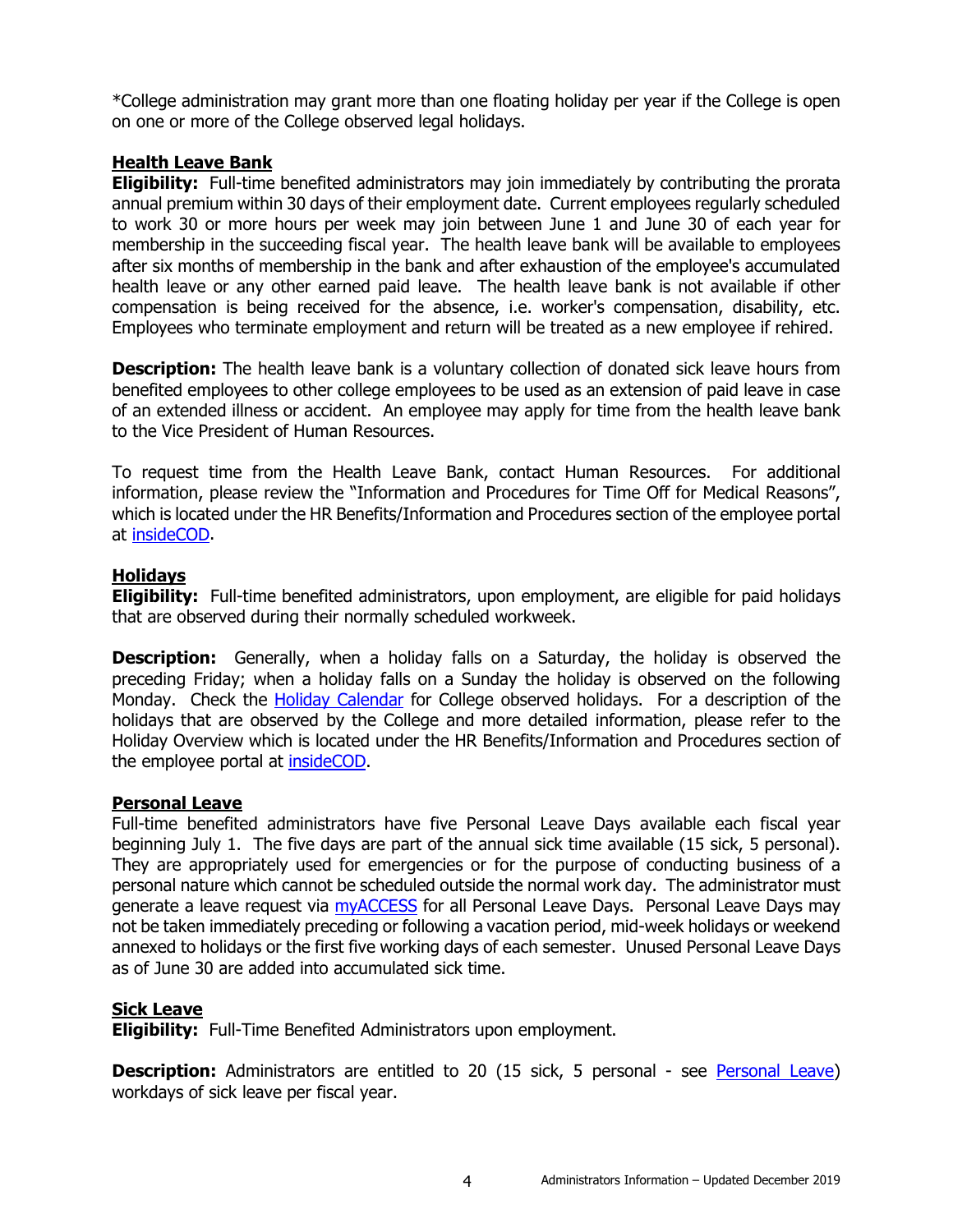Each subsequent year the employee is credited with 20 days of sick leave at the beginning of the fiscal year (July 1). Carryover of unused sick leave accumulation will be allowed up to a maximum of 320 days (2,560 hours) in addition to the 20 day entitlement for the current year, not to exceed 320 days at any point in time.

Paid sick leave is to be taken when the employee is sick and unable to work, or for treatment by a health care practitioner.

# Effective January 1, 2017:

Each fiscal year, the employee may use up to 10 days of their sick leave balance when there is a sickness, medical appointment or disability involving a member of the employee's immediate family which requires the employee's personal care. Immediate family is defined for the purpose of paid sick leave as child, stepchild, spouse, domestic partner, sibling, parent, mother-in-law, father-in-law, grandchild, grandparent, or stepparent. Vacation Leave may also be used for a sick family member. No sick leave time accumulated from previous fiscal years can be used for sick leave time for the illness, injury or medical appointment of the employee's family member. **Note:** In no case may sick hours exceed normal work hours in a given week.

### <span id="page-7-0"></span>**Procedure for Sick Leave**

Full-time benefited administrators who request sick leave must notify their supervisor as early as possible, but at least prior to the starting time. If the supervisor is unavailable upon notification, voice mail and/or e-mail may suffice.

- The department must send an approved leave request via [myACCESS](http://myaccess.cod.edu/) to the Payroll Office at the time the illness occurs and for every pay period until the illness ceases.
- Credit for sick leave is granted each year on July 1. A new administrator of the College is not eligible to take more than ten days of Sick Leave until completion of six months of service with the College.
- Bereavement days taken because of a death in the family will be deducted from sick leave accrual (see Bereavement section for additional information).
- An administrator will not be paid sick leave for days absent immediately preceding termination of employment unless the employee presents an approved physician's certificate of illness.
- In the event of termination of employment, an adjustment will be made in the last paycheck if the administrator has been paid for more sick leave than earned.
- The administrator's immediate supervisor may request a physician's note to certify the illness for any employee's absence or absence due to care of a family member lasting three days or more. For periods of less than three days, a supervisor may require a physician's note with approval by Human Resources.
- Supervisors must notify Human Resources as soon as they know that an employee will be out sick for more than five (5) working days.
- If the employee is eligible for Leave under the Family Medical Leave Act (FMLA), Human Resources will forward the required certification documents to the employee. If FMLA is taken due to the employee's own condition, a Return to Work Evaluation Form from the employee's treating physician will be required before the employee can return to work.
- If FMLA is not applicable, a Healthcare Provider's Statement Return to Work Evaluation Form must be submitted to Human Resources for any period of illness in excess of five (5) working days or sick leave benefits will be suspended. This form is used to certify the illness during the absence. A Return to Work Evaluation Form from the employee's treating physician will be required before the employee can return to work.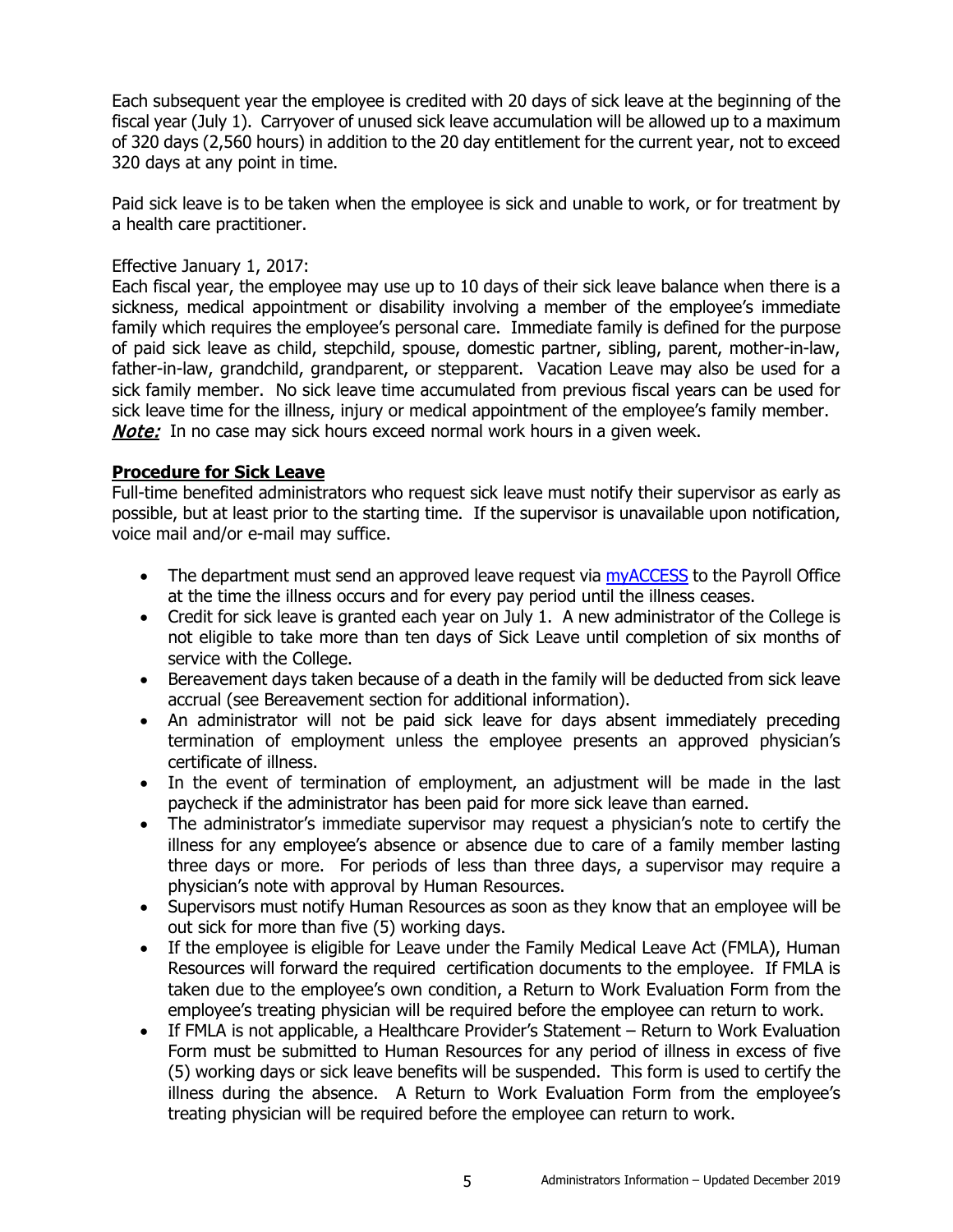- Verification or evidence of a family member's illness may be required from the Health Care Provider.
- The above forms are available in the Forms Library on the employee portal at [insideCOD.](https://inside.cod.edu/employees)
- All medical information will be kept in Human Resources.

# <span id="page-8-0"></span>**Vacation**

**Eligibility:** Full-Time Benefited Administrators

**Description:** Vacation is earned at the following rate for administrators with continuous benefited service.

| <b>Years of Continuous</b><br><b>Benefited Service</b> | Vacation Days/Year | Hours Earned Per<br>Pay Period |
|--------------------------------------------------------|--------------------|--------------------------------|
| 0-15                                                   | 20                 | 6.15                           |
| $15 -$ less than 20                                    | 21                 | 6.46                           |
| 20 or more years                                       | つつ                 | 6.76                           |

Vacation time is automatically added to each full-time benefited administrator's vacation hours every pay period beginning with the initial day of benefited employment.

Listed below is information to assist employees in interpreting vacation rules:

- Exempt employees must record days taken as vacation via a leave request on myACCESS.
- July 1 is the date from which accumulated days of vacation are computed. New employees accumulate vacation on a pro-rated basis to that date.
- Employees must request and receive approval in advance for vacation dates from the supervisor. The needs of the College will be the first consideration in approving vacation dates.
- Employees may not take vacation time prior to being earned. Any exception must be approved by the Cabinet member for the area and the Vice President of Human Resources.
- Employees are encouraged to take vacation on a current basis; however, when it is not possible for an employee to take vacation because of job responsibilities, unused vacation time may be carried over up to a maximum of 40 days.
- A paid holiday falling within a vacation period does not constitute a vacation day.
- No pay in lieu of vacation will be granted except upon retirement or separation from the College.
- Each fiscal year, employees may use up to one vacation day for personal emergencies without prior approval of the supervisor.
- Vacation time may be used for religious holidays.

### <span id="page-8-1"></span>**Wellness Program**

Benefited employees and their spouse, if covered under the College health insurance can participate in the Annual Health Screening at no cost.

# **FRINGE BENEFITS - UNPAID LEAVES**

### <span id="page-8-3"></span><span id="page-8-2"></span>**Family and Medical Leave of Absence**

The Family and Medical Leave Act (FMLA) provides eligible employees with up to 12 workweeks of unpaid leave for certain family and medical reasons during a 12 month period. During this leave, an eligible employee is entitled to continued group health plan coverage as if the employee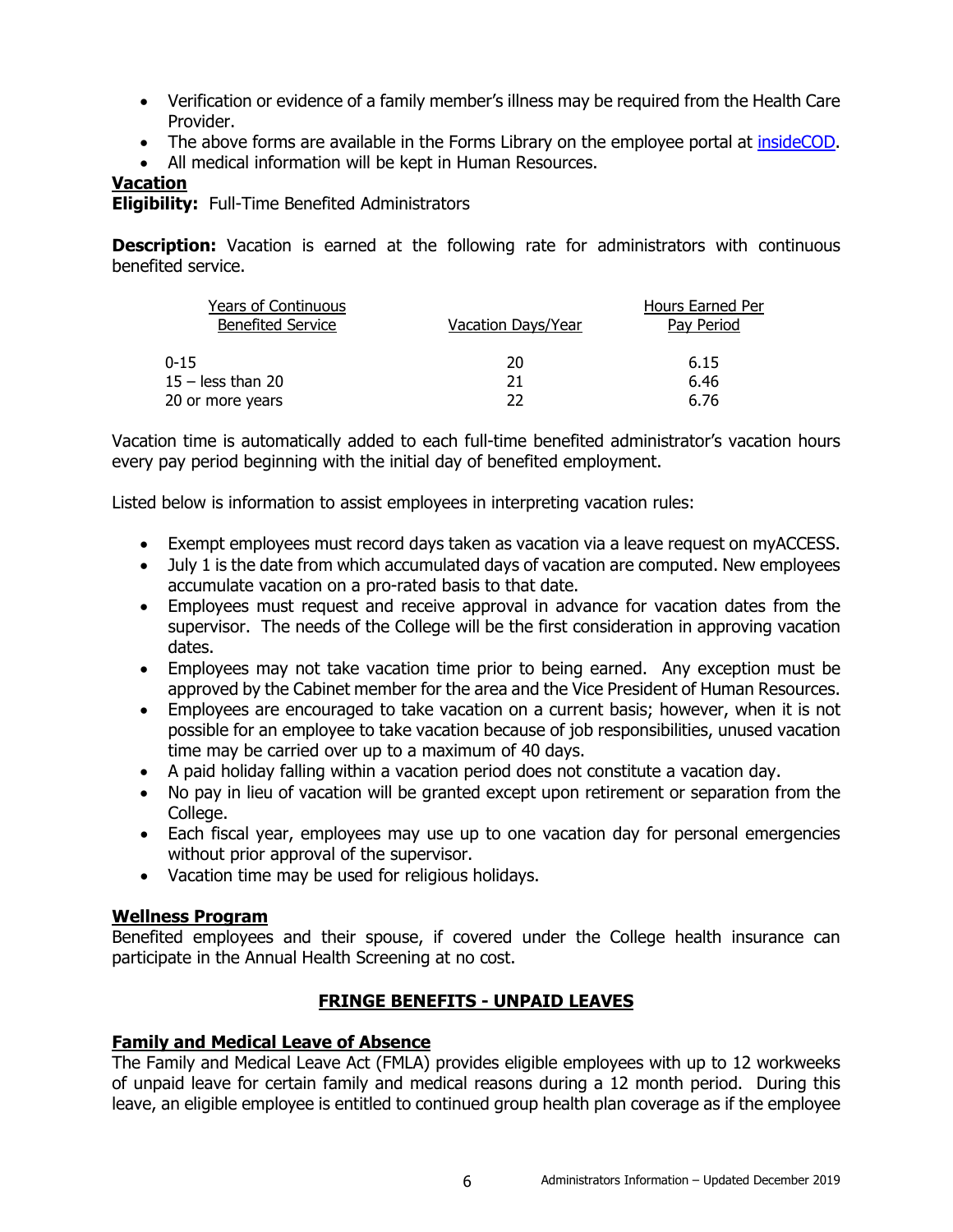had continued to work. At the conclusion of the leave, subject to some exceptions, an employee generally has a right to return to the same or to an equivalent position.

**Eligibility:** Full-Time Benefited Administrators must have been employed by the College for at least 12 months (which need not be consecutive), and for at least 1,250 hours during the 12 month period immediately preceding the commencement of the leave.

**Description:** FMLA leave may be taken for any one, or for a combination of, the following reasons:

- Birth of the employee's child or to care for the newborn child;
- Placement of a child with the employee for adoption or foster care or to care for the newly placed child;
- Care for the employee's spouse, child or parent (but not in-law) with a serious health condition;
- Serious health condition that makes the employee unable to perform the functions of the employee's job;
- Military Family Leave for a spouse, child or parent; and/or
- Special leave to care for a covered service member who has serious injury or illness incurred in the line of duty (up to 26 weeks allowed).

A "serious health condition" is an injury, illness, impairment, or physical or mental condition that involves inpatient care or continuing treatment by a health care provider.

To request FMLA, contact Human Resources. For information regarding FMLA, please review the FMLA Information under the HR Benefits/Information and Procedures section of the employee portal at [insideCOD,](https://inside.cod.edu/employees) or contact Human Resources.

### <span id="page-9-0"></span>**Use of Paid and Unpaid Leave**

FMLA provides eligible employees with up to 12 workweeks of unpaid leave. However, if an employee has accrued paid leave (e.g., Vacation Leave, Sick Leave), the employee must use qualified paid leave in conjunction with FMLA leave. "Qualifying paid leave" is leave that would otherwise be available to the employee for the purpose for which the FMLA leave is taken. The remainder of the 12 workweeks of leave, if any, will be unpaid FMLA leave. **The use of paid leave during an FMLA leave does not extend the FMLA 12 workweek leave period.**

For example: the employee would use available sick days for a leave due to the employee's own serious health condition. Available vacation time may be used if the employee has exhausted available sick days.

Paid leave used (including for disability or workers' compensation injury/illness) for an FMLA qualifying reason will be charged against an employee's entitlement to FMLA leave.

### <span id="page-9-1"></span>**FMLA Guidelines for Maternity, Paternity, Adoption and Placement**

It is the policy of College of DuPage to provide eligible employees up to 12 weeks of **unpaid** Family Medical Leave (FML) for maternity, paternity, adoption and placement of a child. Please see the FMLA Guidelines for Maternity, Paternity, Adoption and Placement document under the HR Benefits/Information and Procedures section of the employee portal at [insideCOD.](http://inside.cod.edu/)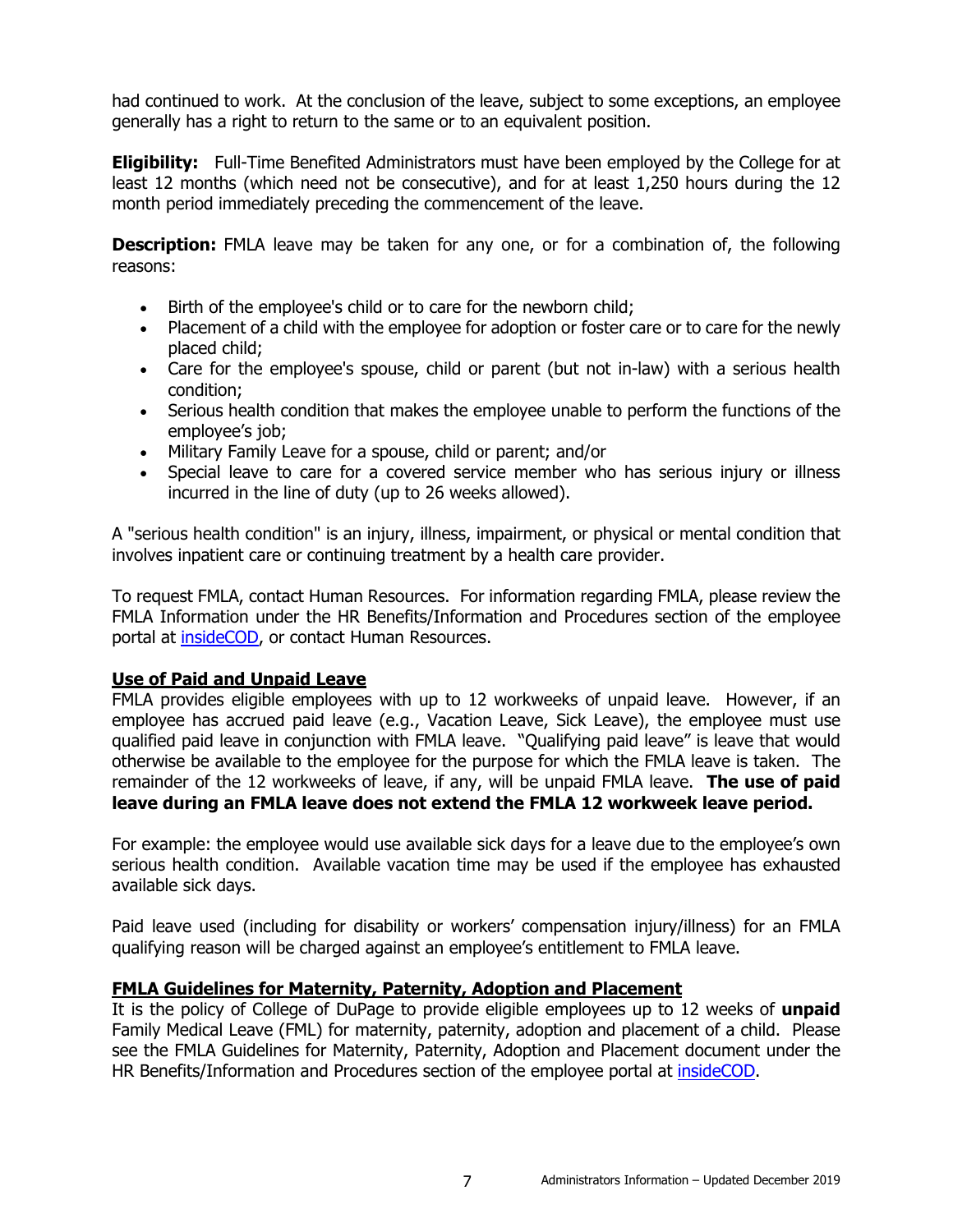# <span id="page-10-0"></span>**Unpaid Personal Leave**

<span id="page-10-1"></span>The College may grant an employee a leave of absence without compensation for a period of time up to one year subject to the needs of the College. See [Board Policy #15-110.](http://www.cod.edu/about/board_of_trustees/pdf/board_policies.pdf)

# **HEALTH INSURANCE**

**Eligibility:** Full-Time Benefited Administrators upon employment.

**Description:** Health insurance coverage will be provided for eligible employees, with premium costs shared by both the employee and the College. It is the College's intent that all employees contribute toward health insurance premiums. Employee contribution amounts will be announced annually. Those employees wishing to obtain dependent coverage must apply within 31 calendar days of becoming employed or reaching benefited status. New dependents may be added to coverage within 31 calendar days of a major life change (marriage, birth, etc.) or during open enrollment period.

Payroll deduction for the shared premium is taken each pay period.

Contact Human Resources for details of coverage extension within 31 days of ceasing active employment or change in status of dependents. For further details on the health insurance, contact Human Resources.

# **COBRA (CONSOLIDATED OMNIBUS BUDGET RECONCILIATION ACT)**

<span id="page-10-2"></span>You must notify Human Resources immediately if any of the following events occur:

- If you become divorced or legally separated; or
- If your child no longer qualifies as a dependent under the terms of your plan; or
- If you become ineligible for coverage due to termination or reduction in hours.

Any individual who elects continuation of coverage within 60 days of a qualifying event must pay for the full cost of the coverage and any administration fees. Continuation coverage is identical to the coverage provided to active employees and their family members. If coverage for similar classed employees is modified, the continuation coverage will be modified in the same manner.

Depending on the qualifying event, coverage may be continued on a monthly basis not to exceed 36 months. Please check with Human Resources for specific time limits for the qualifying event pertaining to your situation and other information regarding COBRA benefits.

### **LIFE INSURANCE**

<span id="page-10-3"></span>**Eligibility:** Full-Time Benefited Administrators upon employment.

**Description:** The College provides eligible employees with a \$50,000 term life insurance policy for which the College pays the premium. Optional insurance for employees paid for by the employee may be applied for within 31 days of employment or status change up to the guaranteed issue amount based on age. If optional life is not purchased within 31 days of employment/status change, the employee must complete evidence of insurability forms. Dependent coverage may also be purchased at the employee's expense. This includes Accidental Death & Dismemberment (AD & D).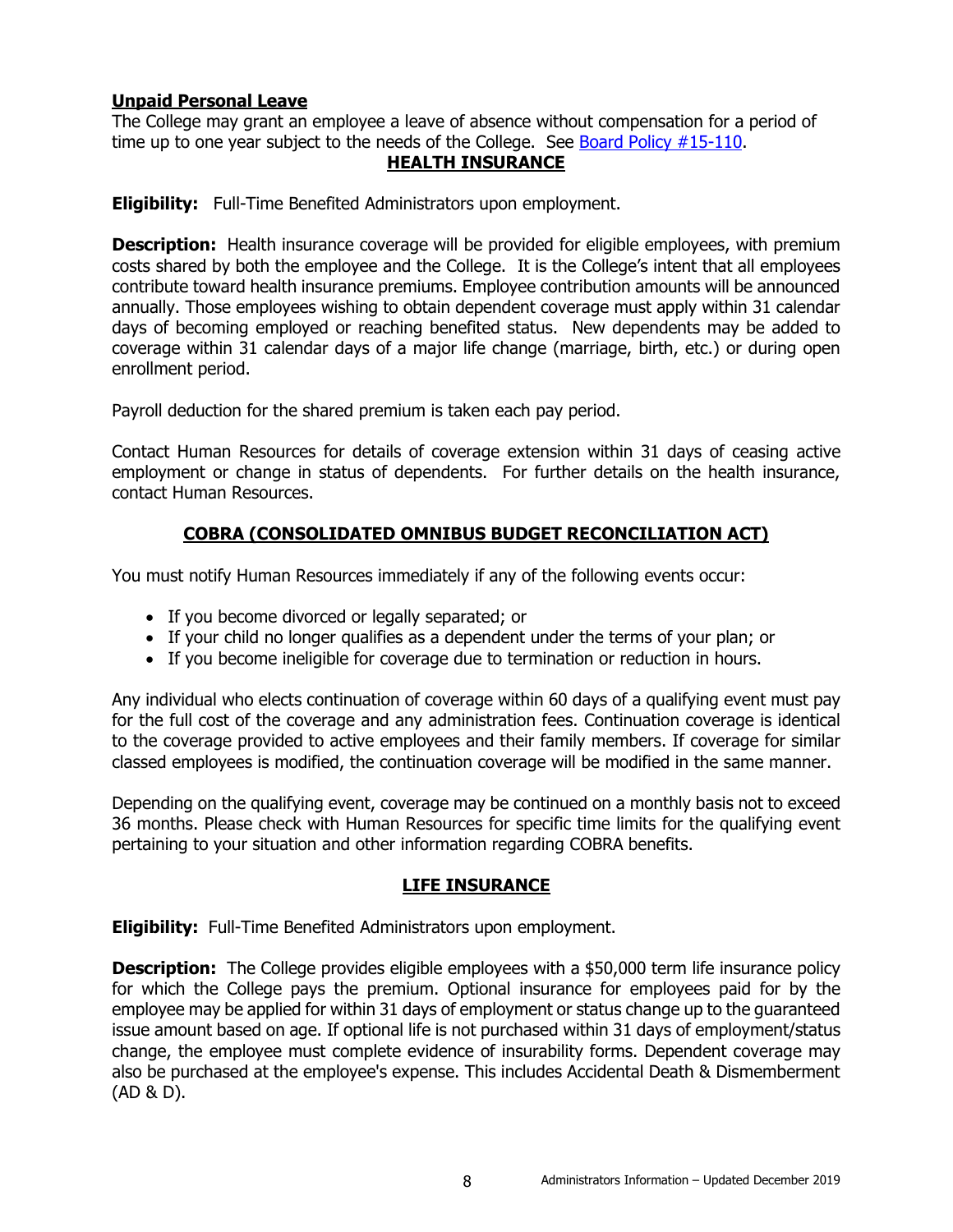# **INSURED DEATH BENEFITS**

<span id="page-11-0"></span>**Eligibility:** Full-Time Benefited Administrators and have dependent medical insurance.

**Description:** Upon the death of the employee, the College will allow a covered spouse and dependents to remain on the dependent medical insurance plan for up to two years and pay the employee contribution rate for the coverage. COBRA continuation is applicable at the end of the two years of coverage continuation.

# **OPTIONAL LONG TERM DISABILITY (LTD)**

<span id="page-11-1"></span>**Eligibility**: Full-Time Benefited Administrators upon employment.

**Description:** In addition to SURS Disability [\(SURS\)](http://www.surs.org/), eligible employees may participate in an optional Long Term Disability plan. Premiums are withheld bi-weekly through payroll deduction on an after tax basis. Benefits received are not taxable. Benefits are offset with SURS, worker's compensation or other employer paid disability plans.

Notify Human Resources if you have a possible disability claim. The complete summary description plan is available in Human Resources.

# **LONG TERM CARE INSURANCE**

<span id="page-11-2"></span>**Eligibility:** Full-Time Benefited Administrators upon employment; spouses, parents, in-laws with medical evidence of insurability.

**Description:** Plan provides benefits for nursing home care and/or home health care depending on the option elected. Premiums are based on age and option elected. Premiums are paid solely by employee through payroll deduction.

# **MEDICARE TAX**

<span id="page-11-4"></span><span id="page-11-3"></span>**Eligibility:** Employees hired prior to April 1, 1986 may be exempt from Medicare deductions.

# **RETIREMENT BENEFITS**

### <span id="page-11-5"></span>**State Universities Retirement Plan (SURS)**

**Eligibility:** All employees working on a regular basis for at least one continuous term are required to participate in SURS.

Contact SURS at 800-275-7877 or go to [SURS](http://www.surs.org/) for more information.

### <span id="page-11-6"></span>**College of DuPage Retiree Benefits**

### **COD recognizes retirees per the following eligibility statuses:**

<span id="page-11-7"></span>**COD Benefits Eligible Retiree**

**Eligibility:** An eligible retiree is one who: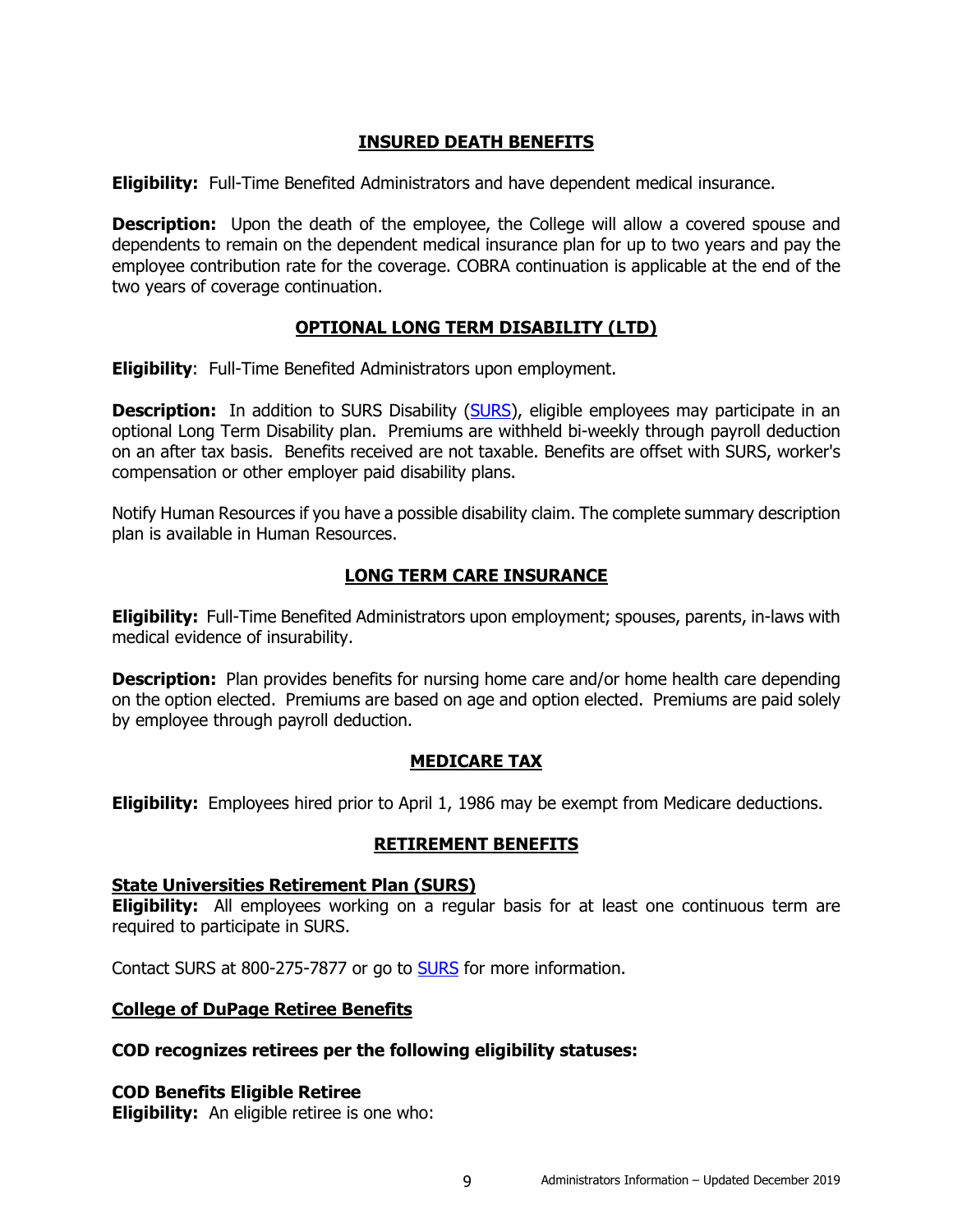- Is a Full-Time Benefited Administrator;
- Has completed at least ten years of consecutive full-time service with College of DuPage immediately preceding the retirement date.
- Meets the minimum requirements to receive a SURS retirement annuity as of the date of retirement. Employees should contact SURS directly to review their eligibility for retirement benefits as part of the retirement planning process.
- Submits written notice of intention to retire to the Board of Trustees of District 502, through the President of College of DuPage. Notice must be given no less than six months prior to the retirement date.

Retiree benefits offered to those meeting eligibility guidelines for College of DuPage benefits eligible retirement:

# <span id="page-12-0"></span>**Medical Coverage – Retiree**

- Eligible retirees may choose to enroll for the benefits available under the College insurance program provided and in accordance with the State of Illinois plan provisions.
- The College will provide annual reimbursement for one retiree health insurance plan to eligible retirees upon evidence of proof of payment. Reimbursement is limited to the lesser of actual premiums paid, the cost of the state offered College Insurance Program (CIP), or \$2,200 per year if under age 65, \$1,200 per year if over age 65.

# <span id="page-12-1"></span>**Life Insurance – Retiree**

The College of DuPage will provide and pay for the premium for \$10,000.00 in term life insurance for retirees, for up to five years post-retirement, meeting the above eligibility criteria.

### <span id="page-12-2"></span>**Tuition Waiver - Retiree**

Retirees and their eligible dependents may take credit classes through the College, paying onehalf of the in-district rate plus all fees.

### <span id="page-12-3"></span>**Reemployment After Retirement**

Former employees and individual applicants who have retired from SURS and are receiving a monthly annuity are not eligible for employment unless their prospective position is 100% grant funded. Any exceptions to this rule must be reviewed and approved by the Vice President of Human Resources.

# **TUITION WAIVER**

<span id="page-12-4"></span>**Eligibility**: Full-Time Benefited Administrators and their income tax dependents.

**Description:** Employees and their eligible dependents may take credit classes through the College, paying one-third of the in-district rates plus all fees by using [myACCESS](http://myaccess.cod.edu/) to enroll based on the registration calendar. For dependents, the employee must complete the Tuition Waiver – Dependent Verification form available in the Forms Library on the employee portal at [inside.COD](http://inside.cod.edu/) and submit to Human Resources, prior to the dependent registering for classes.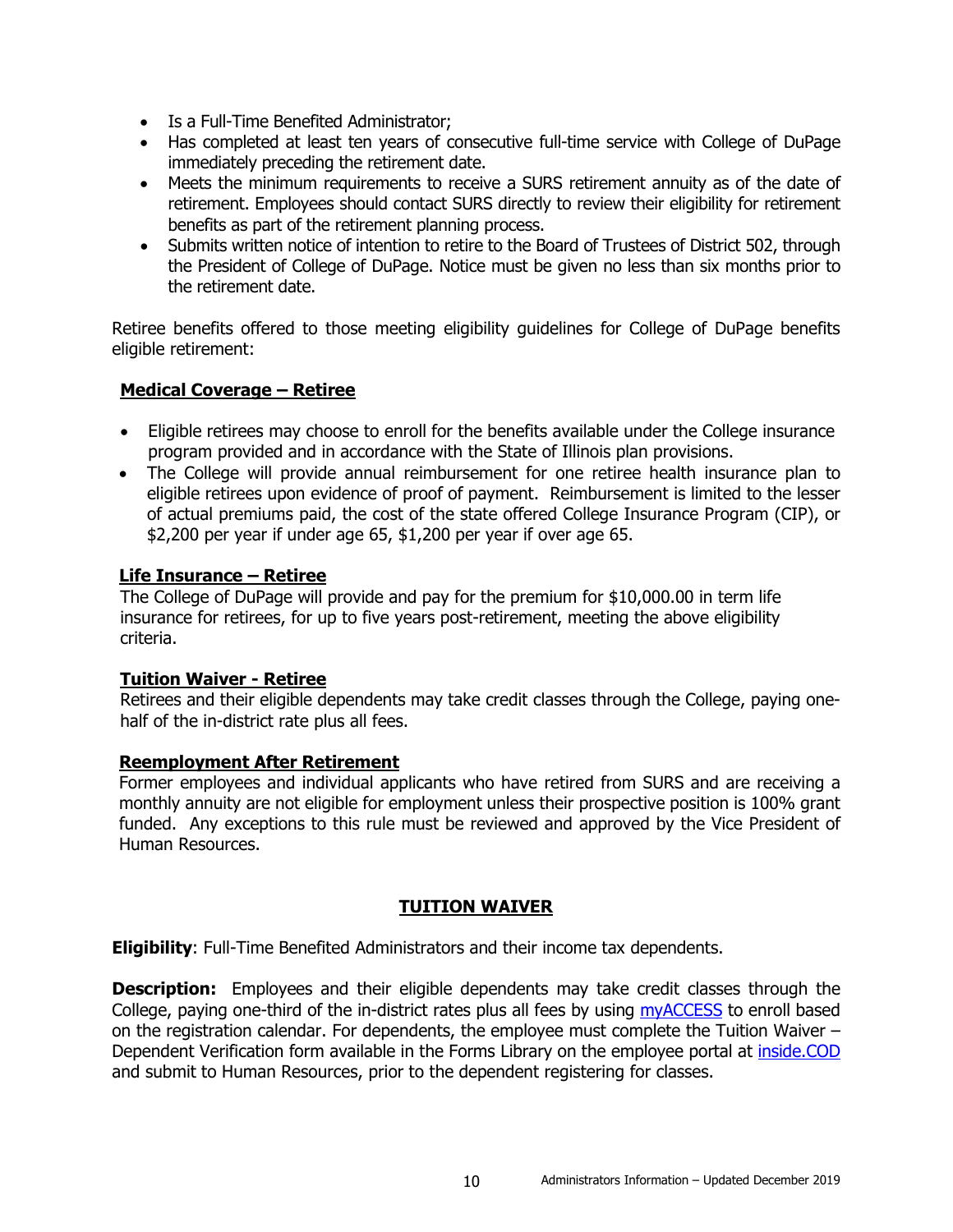# <span id="page-13-0"></span>**PROFESSIONAL/EDUCATIONAL DEVELOPMENT PROGRAM & PROFESSIONAL DUES**

**Eligibility:** Benefited Administrators upon employment.

**Description:** Professional/Educational Development Program & Professional Dues funds are to be used for the professional development of administrators. The funds are to be used to add value to the College through employee development.

The employee will be reimbursed for tuition if proper procedures are followed to obtain approval prior to course registration. Verification of satisfactory course completion and proof of payment must be submitted to Human Resources.

An eligible employee interested in tuition reimbursement for courses must complete the Professional Development Request form and obtain Supervisor's approval **prior to course**  registration for the class, conference, seminar, workshop or activity. If a request is denied by a supervisor, employees can appeal to Human Resources for approval. The form is available in the Forms Library on the employee portal at [insideCOD.](http://inside.cod.edu/)

Employees may use up to \$1,850 per fiscal year (July 1 to June 30). **Reimbursement is applied to the fiscal year based upon date of completion of the course, not registration date.**

- Up to \$500 per year of this amount may be used for job related professional dues.
- Up to \$240 per year of the employee's annual Educational Development Program dollars may be used for reimbursement of fees for membership at the Chaparral Fitness Center or for reimbursing the costs for COD Fitness Classes (such as Zumba, Spinning, Body Sculpting, etc.). Alternatively, you may also submit a reimbursement request for up to \$240 per year for non-COD Fitness Centers or Health Clubs or for outside-of-COD Fitness Classes (such as Jazzercise, Weight Watchers, etc.). However, because reimbursement of fees for non-COD Health Clubs and/or non-COD Fitness Classes are considered taxable, your reimbursement for non-COD Fitness Centers or Fitness Classes will be subject to taxation for Federal Income Tax, State Income Tax, Medicare and SURS. This means that you will receive only a "net" amount of reimbursement because you will be taxed in conjunction with the gross amount of your actual reimbursement request.
- Up to \$600 per year may be used to reimburse pre-approved travel related expenses in accordance with the College's travel policies.
- Up to \$100 per year may be used for work-related books (not available through other sources such as publishers, library or division offices).

Time off from work to attend job related seminars and workshops approved by the supervisor will be granted. Travel expenses that are not approved through the Professional/Educational Development Program may be reimbursed from departmental budgets in accordance with College procedures for job-related seminars and workshops.

An advance for tuition reimbursement is available if the tuition or fee is greater than \$50.

Benefited administrators may utilize Professional/Educational Development funds for the nonwaived tuition of pre-approved courses at College of DuPage.